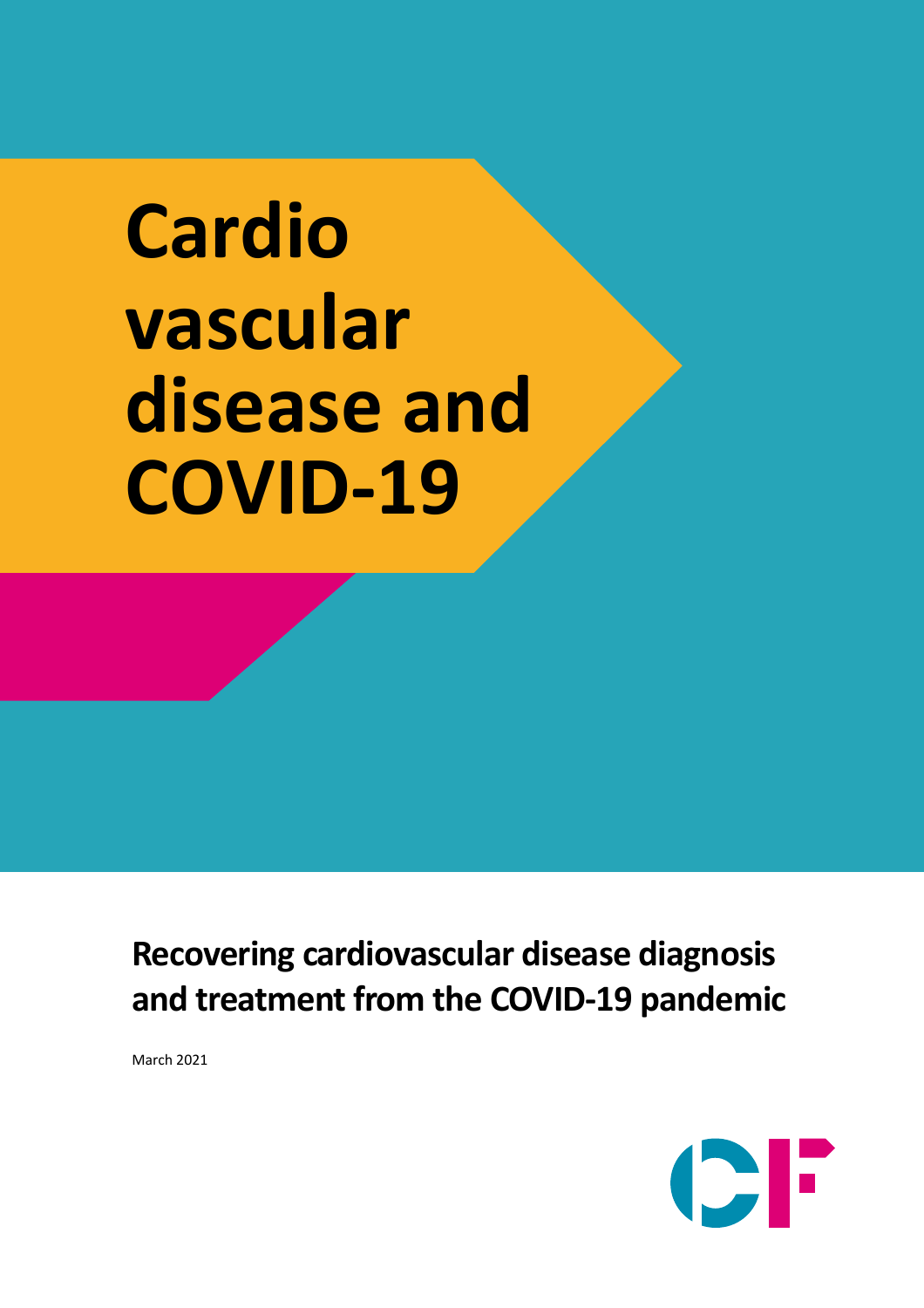### **Executive summary**

The burden of cardiovascular diseases (CVD) is huge in the UK. Approximately 7.6 million people in the UK are affected by CVD, which accounts for approximately 164,000 deaths per year. COVID-19 has substantially impacted CVD management across the board, including prevention, referrals, diagnosis, treatment and rehabilitation. In particular, **health checks** have dropped by 97%, which is a significant indicator of a decrease in screening and prevention, and consequently, to the initiation of preventative medicines, especially statins. While the shift to virtual appointments has been celebrated, **in-person primary care attendance** has decreased by 42%, which has significant implications on procedures that traditionally need in-person presence, such as measuring blood pressure and performing pulse checks. **CVD referrals** have also dropped by 43% which means that patients are not being referred for further specialist opinion. Indeed, this disruption has affected CVD services across the pathway, with a 19% to 45% reduction in **elective procedures**, a 41% to 44% drop in **elective imaging**, a 53% decrease in **emergency admissions**, and 36% drop in **cardiac rehabilitation** group exercise.

However, the disruption to acute services has had no impact on the ability to treat acute strokes and heart attacks. This includes maintaining the ability to conduct scans and thrombolysis within an hour, as well as providing access to a stroke nurse and to a stroke consultant within 24 hours. Therefore, when people have presented with a stroke or a heart attack, the quality of care does not appear to have been affected. However, for milder strokes or similar symptoms, 29% of patients delayed seeking medical attention. Additionally, 33% of clinicians indicated that there had been a reduction in rehabilitation and 39% of survivors from strokes in 2020 indicated they were not receiving enough therapy. This poses the risk of grave consequences on morbidity and disability. Nonetheless, some positive changes have emerged due to the COVID-19 pandemic. A number of innovations have been observed across the CVD pathway, such as a shift to virtual appointments, an increase in early supported discharge for scope, a shift to virtual rehabilitation, an increase in staff sharing, enhanced staff communication, and improved data availability. These innovative practices contribute to enhancing efficiency, team work, patient access to care, and decision-making, and as a result improving patient outcomes.

The disruptions to the CVD pathway are likely to have impacts on patient outcomes. Our analysis has shown that due to the missed activity, up to **470,000 patients** will not have been started on statins, anticoagulants, other cardiovascular drugs or diabetes drugs, using data from IQVIA, although given patients can be initiated on multiple therapies at once, this may be an overestimate. <sup>1</sup> As a result, **12,000 future heart attacks or strokes** that could have been preventable might occur. Additionally, the delays in diagnosis could result in **23,000** missed heart failure diagnoses, **between 16,000 and 57,000** missed atrial fibrillation diagnoses, and **around 26,000 to 90,000** missed coronary heart disease diagnoses. The hardest consequence has been a **6% increase in excess mortality**, out of which 4 in 10 had COVID on the death certificate. In all other diseases, excess mortality has fallen—in part because COVID deaths have claimed people who would have ordinarily fallen from other disease. The fact that CVD stands out with this excess mortality suggests that it is due to the impact of the disruption described above. This would be equivalent to **over 5,600 excess CVD deaths last year** in the period of March to the end of December 2020, a pattern in contrast to most other disease areas that had lower than expected deaths. These additional deaths are equivalent to more than **£42 million in net economic loss** to the system based on the lost economic contribution of working age and employed patients.

What needs to be done to address this now? The obvious answer is the recovery of services, which will be a major undertaking. This would entail recovering **GP services**, **elective services**, and **diagnostic capacity** – especially echocardiograms – as well as strengthening stroke and cardiac **rehabilitation**. This recovery needs to be run in parallel with the embracing of innovation to its full potential. This should include a move to more effective digital solutions beyond telephone and greater provision of real-time data that can lead to improved responses to emerging healthcare challenges.

This article, sponsored by Bristol Myers Squibb considers the challenge in relation to cardiovascular disease (CVD) – the UK's leading cause of death. $^2$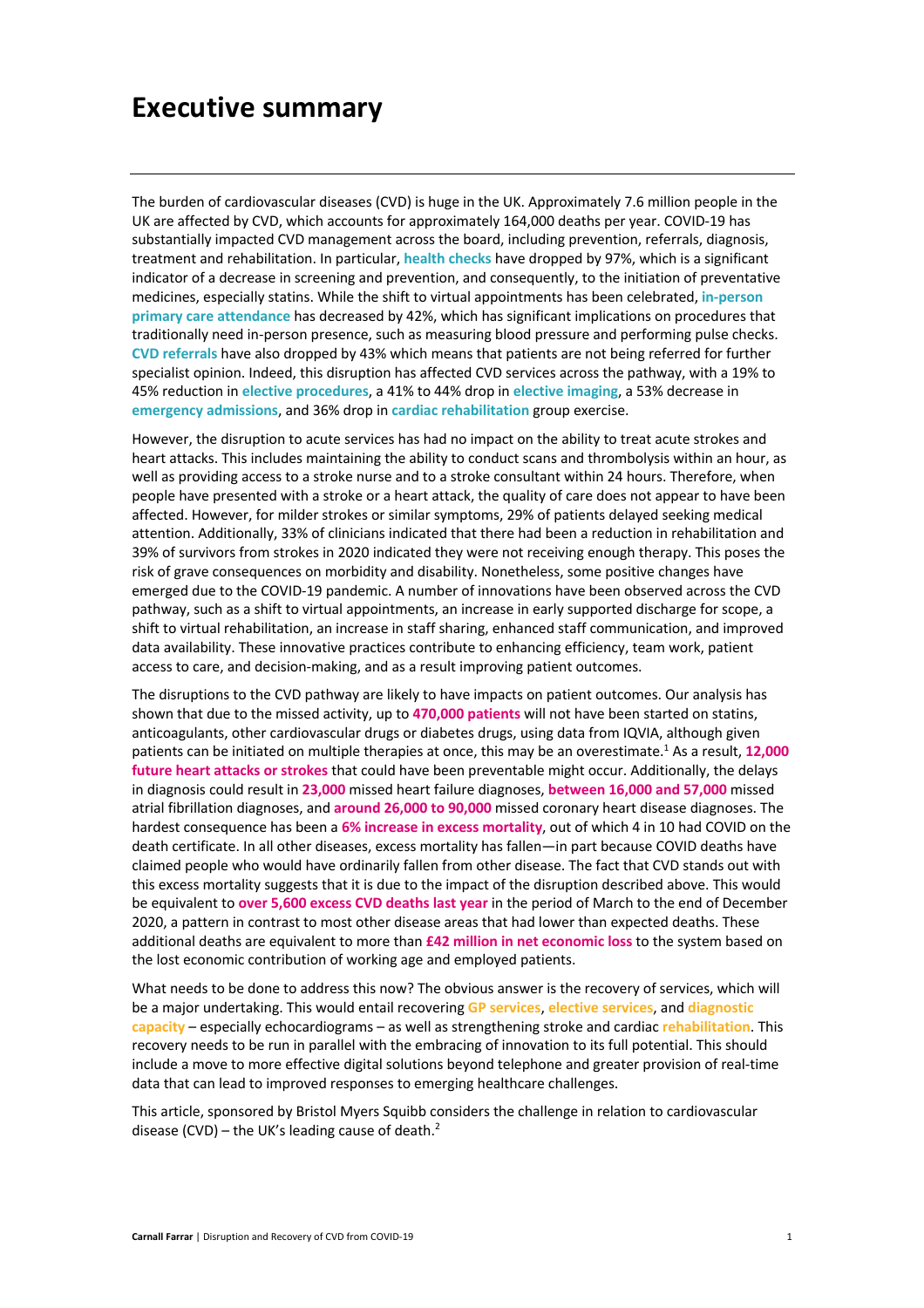## **Context**

Cardiovascular diseases (CVD) include all diseases of the heart and circulation, including myocardial infarction (heart attack), heart failure, atrial fibrillation, coronary heart disease (or ischemic heart disease), and stroke. These diseases are inter-linked and varied, and include both chronic and acute conditions, but the majority of CVD care is delivered in primary care.<sup>3</sup> There are 7.6 million people living with CVD in the UK. CVD causes 164,000 deaths per year in the UK, accounting for 27% of all deaths.<sup>4</sup> Out of those, coronary heart disease accounts for around 38% of CVD deaths, and stroke for around 22%.

#### **Figure 1. Cardiovascular disease prevalence, deaths and healthcare cost in the UK**<sup>4</sup>

| <b>Prevalence:</b> | Deaths:          | Cost:                      |
|--------------------|------------------|----------------------------|
| 7.6 million        | 164,000 per year | <b>E9 billion per year</b> |

CVD is one of the biggest killers in the UK, and its burden has only been exacerbated by the COVID-19 pandemic. On 30 January 2020, the World Health Organization declared a public health emergency due to COVID, and on 23 March, the UK began a national lockdown, with the public instructed to 'stay at home' to protect the NHS. This messaging was later changed to 'stay alert', with particularly vulnerable patients advised to shield. Since then, regional rules have been in place, as well as a second and third national lockdown periods. The NHS is experiencing great pressure to address the backlog of patients awaiting diagnosis and treatment, with this pressure expected to last for many months.

The national response to the pandemic has involved a shift to virtual General Practitioner (GP) appointments and rehabilitation services, and a halt to non-urgent elective procedures as instructed by the NHS England guidelines published on 20 March.<sup>5</sup> This response has caused indirect effects on the presentation, diagnosis, management and outcomes of patients with CVD. There is also a direct relationship between COVID-19 and CVD, as patients with COVID-19 are at increased risk of experiencing cardiovascular complications, and, vice-versa, patients with pre-existing CVD are at increased risk of experiencing complications from COVID-19.<sup>6</sup>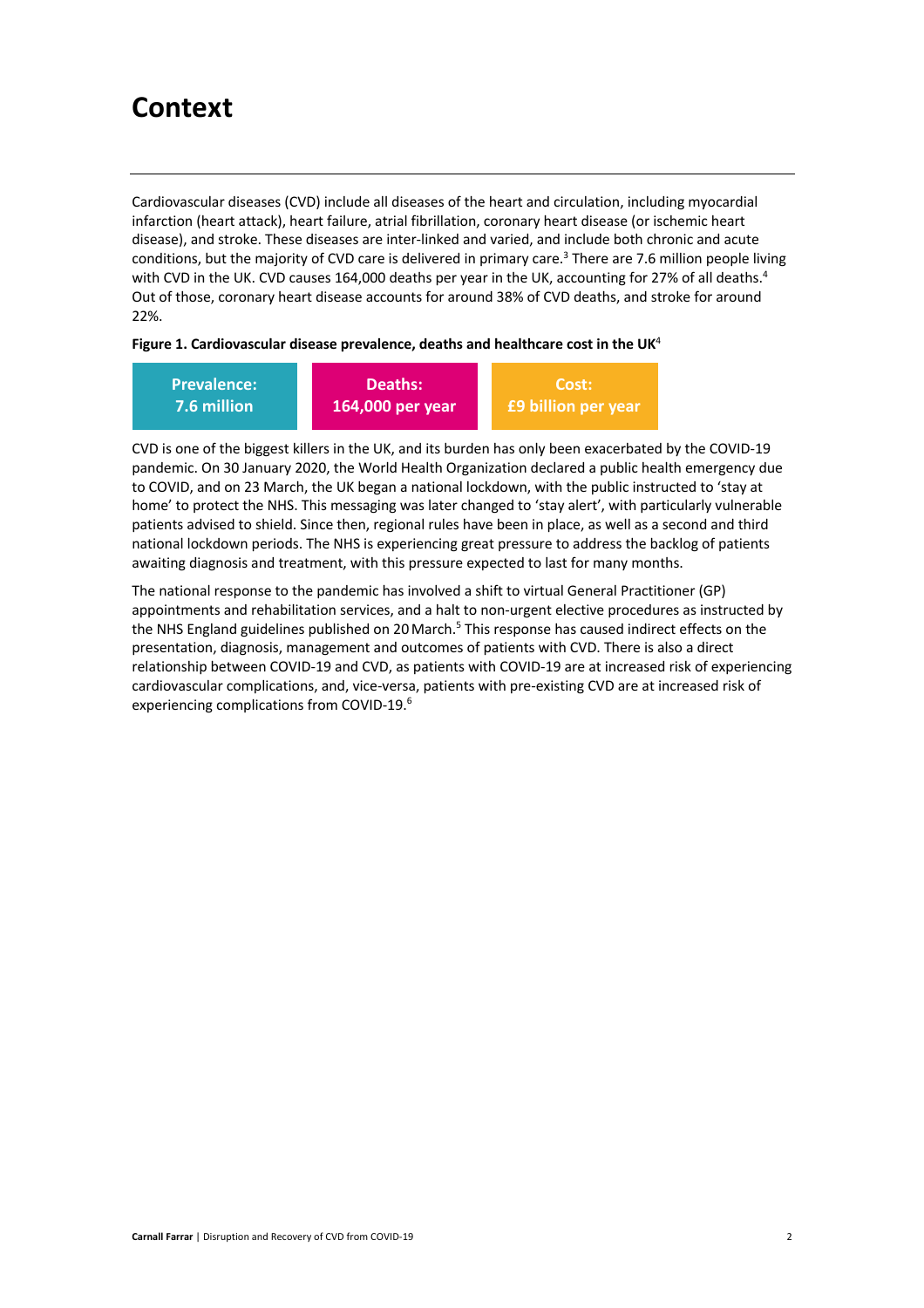## **Disruptions to the cardiovascular disease pathway**

The entire CVD pathway has been indirectly impacted by COVID-19 to different degrees (**Figure 2**).

**Figure 2. Effects of COVID-19 on the cardiovascular disease pathway, using latest available data since March 2020 compared to the same time periods in 2019**



#### **Prevention**

CVD prevention focusses on lowering risk through behavioural change, as well as on identification and medial therapy for at-risk patients such as those with high blood pressure, high cholesterol, atrial fibrillation, diabetes and chronic kidney disease.<sup>7</sup>

GP appointments present an opportunity to conduct checks on blood pressure, cholesterol, and BMI, listen to the heart and offer lifestyle advice. Due to the COVID-19 pandemic, there was a 12% decrease in the total number of GP appointments that took place between March and November 2020 relative to the same period last year.<sup>8</sup> There was also a significant shift from face-to-face to telephone consultations. Indeed, compared to last year, in-person GP appointments decreased by 42% between March and November 2020, which was met by a stark rise in telephone appointments. In-person appointments are better for identifying CVD risk factors, which means that this change in appointment mode might have led to missed CVD activity. Our analysis has shown a particular decline in appointments planned at least two days prior, where CVD prevention activity is most likely. Additionally, virtual appointments have likely resulted in a reduction in diagnostic accuracy which could have led to an increase in missed diagnoses.

The NHS Health Check programme – a structured screening programme for CVD risk factors in England – has also been affected. This programme conducts 1.5 million checks per year,<sup>9</sup> which are carried out for people aged 40 to 74 years without pre-existing diabetes or CVD. There was a 97% reduction in the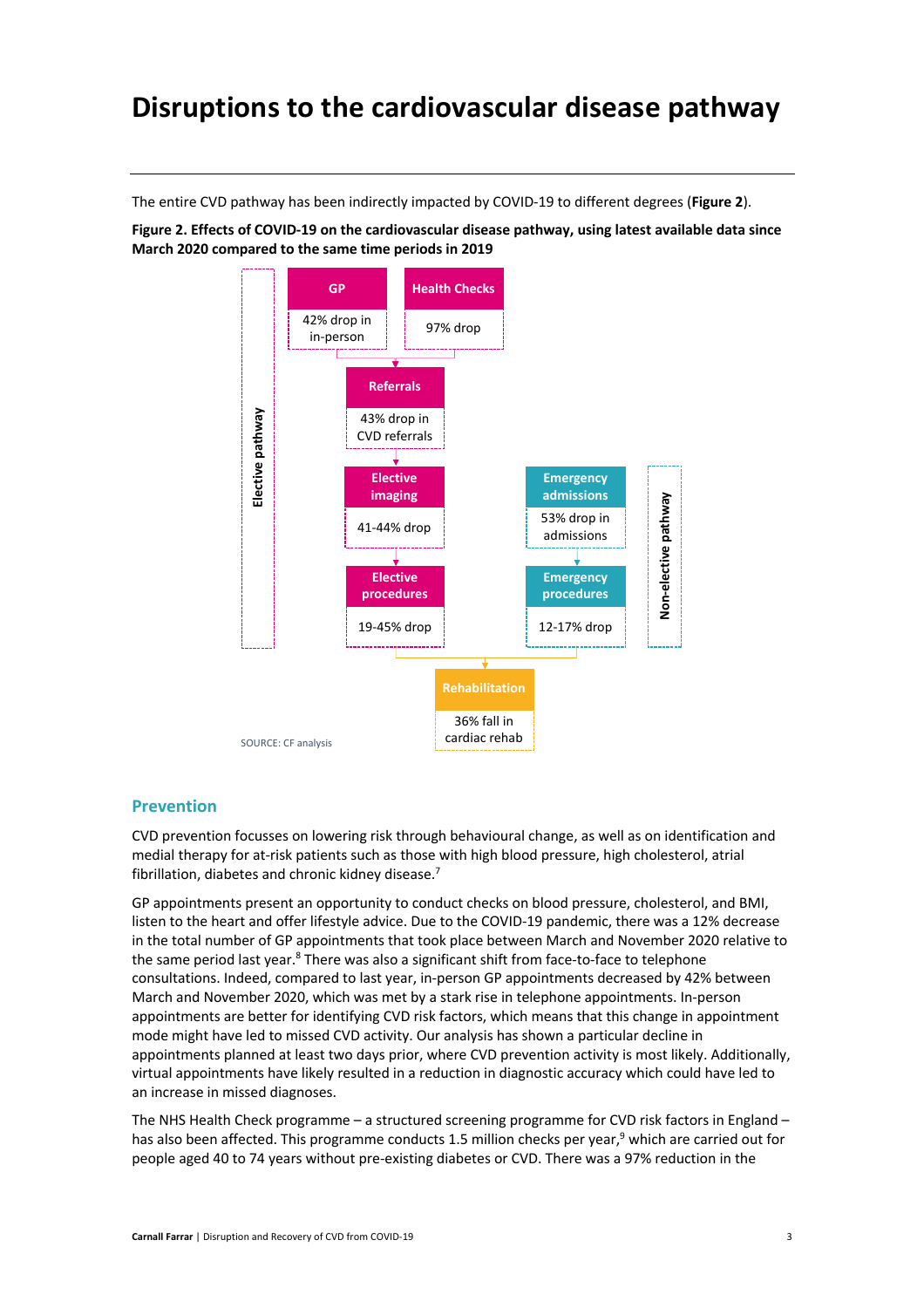number of people who received a health check between April and June 2020 relative to the same period last year (**Figure 3**). 10





In addition, behavioural CVD prevention factors may have also been impacted by the lockdown, though not quantified here, including exercise, smoking, diet, alcohol consumption and medication adherence.

Certain medication prescriptions have been adjusted in response to COVID-19. For instance, the British Heart Foundation reported that a third of surveyed CVD patients have struggled to get the medicines that they need.<sup>11</sup> Furthermore, prescription data for patients newly started on specific drugs, projected by IQVIA to the UK level,<sup>1</sup> for the period of March to October 2020 compared to March to October 2019, reveals a reduction in the average number of new patients initiated on different medications, specifically a 20% reduction in initiations of diabetes drugs, a 30% reduction in initiations of selected cardiovascular drugs (including anti-hypertensives, diuretics, beta blockers, calcium antagonists, ACE inhibitors and angiotensin receptor blockers), a 30% reduction in initiations of statins, and a 16% reduction in initiations of anticoagulants (including direct-acting oral anticoagulants, warfarin, aspirin 75mg and low molecular weight heparin) (**Figure 4a**). Interestingly, when looking at the monthly average count of all patients, not just those newly initiated, there was a 2% increase in those prescribed diabetes drugs, no change in those prescribed selected cardiovascular drugs, a 1% increase in those prescribed statins, and no change in those prescribed anticoagulants (**Figure 4b**). 1

**Figure 4a. Average number of new patients initiated on diabetic drugs, selected cardiovascular drugs, statins and anticoagulants by month for the periods of March to October 2019 and 2020, in thousands, UK (IQVIA data)**<sup>1</sup>







\*Selected cardio markets includes including antihypertensives, diuretics, beta blockers, calcium antagonists, ACE inhibitors ansin receptor blocker SOURCE: CF analysis, IQVIA data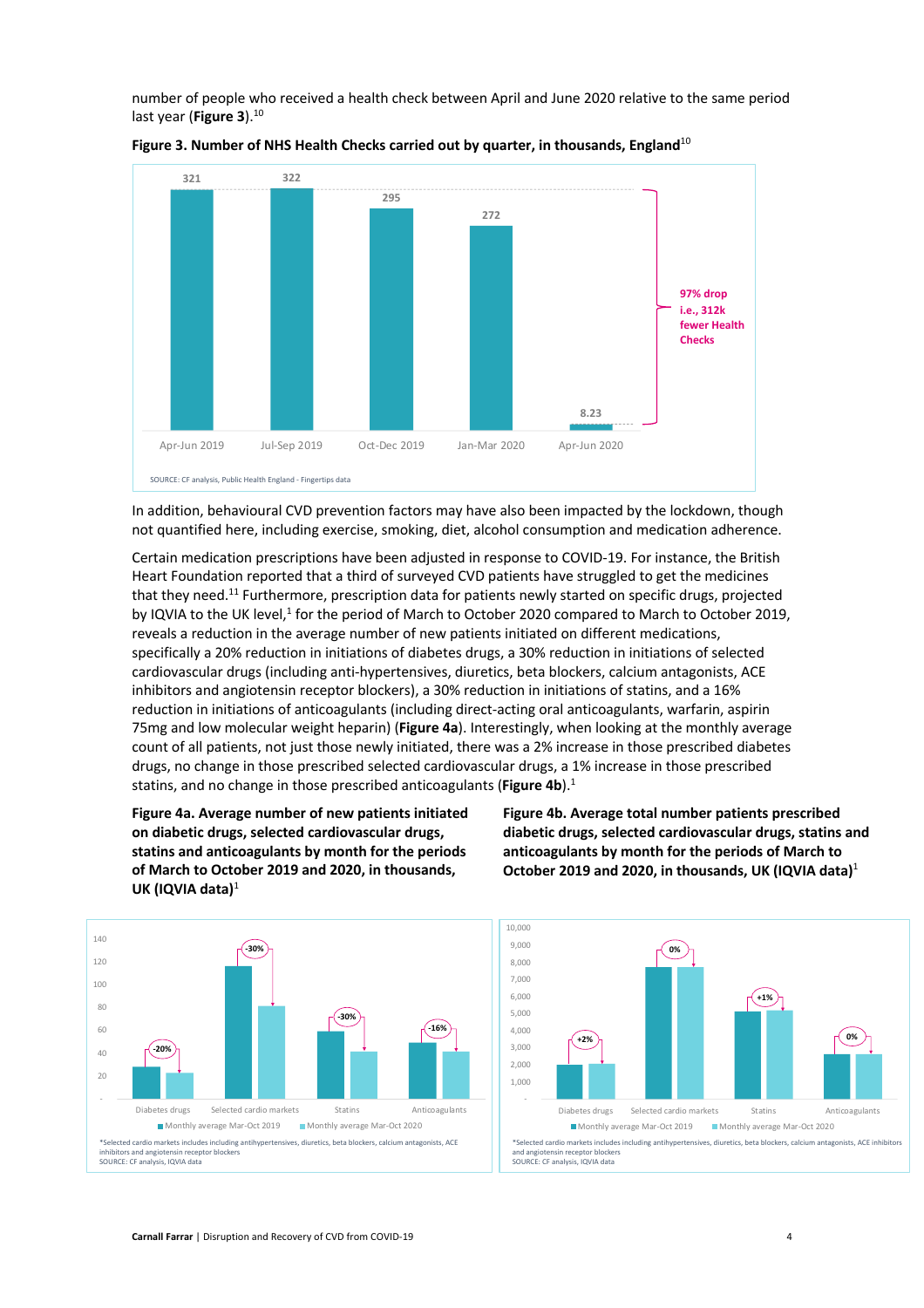#### **Referrals and imaging**

Our own analysis of e-Referrals data in England, mainly from primary care for further investigation, shows that weekly CVD referrals were, on average, down by 43% between mid-March and mid-December 2020, relative to pre-COVID-19 levels (from October 2019 to mid-March, excluding the Christmas period).<sup>12</sup> The maximum drop was by 84% in mid-April. By mid-December, CVD referrals were still 25% lower than 2019 levels, indicating that a full recovery in CVD referrals had not yet happened (**Figure 5**).





Similarly, we have found that imaging capacity has decreased due to COVID-19, with a 44% reduction in the number of echocardiograms carried out in elective day cases and outpatients between March and October 2020 compared to the same period last year (**Figure 6**).13,14 There was also a 41% reduction in the number of elective angiograms carried out in admitted day cases in the same period, although there had been a downward trajectory in recent years prior to the pandemic.<sup>13</sup> Furthermore, there was a 41% drop in the number of cardiac MRIs conducted in admitted day cases and outpatients in the same period, though there had been an upward trajectory in previous years.



#### **Figure 6. Echocardiograms carried out in day cases and outpatients from March to October over time, in thousands, HES admitted/outpatient data**<sup>13</sup>**,**<sup>14</sup>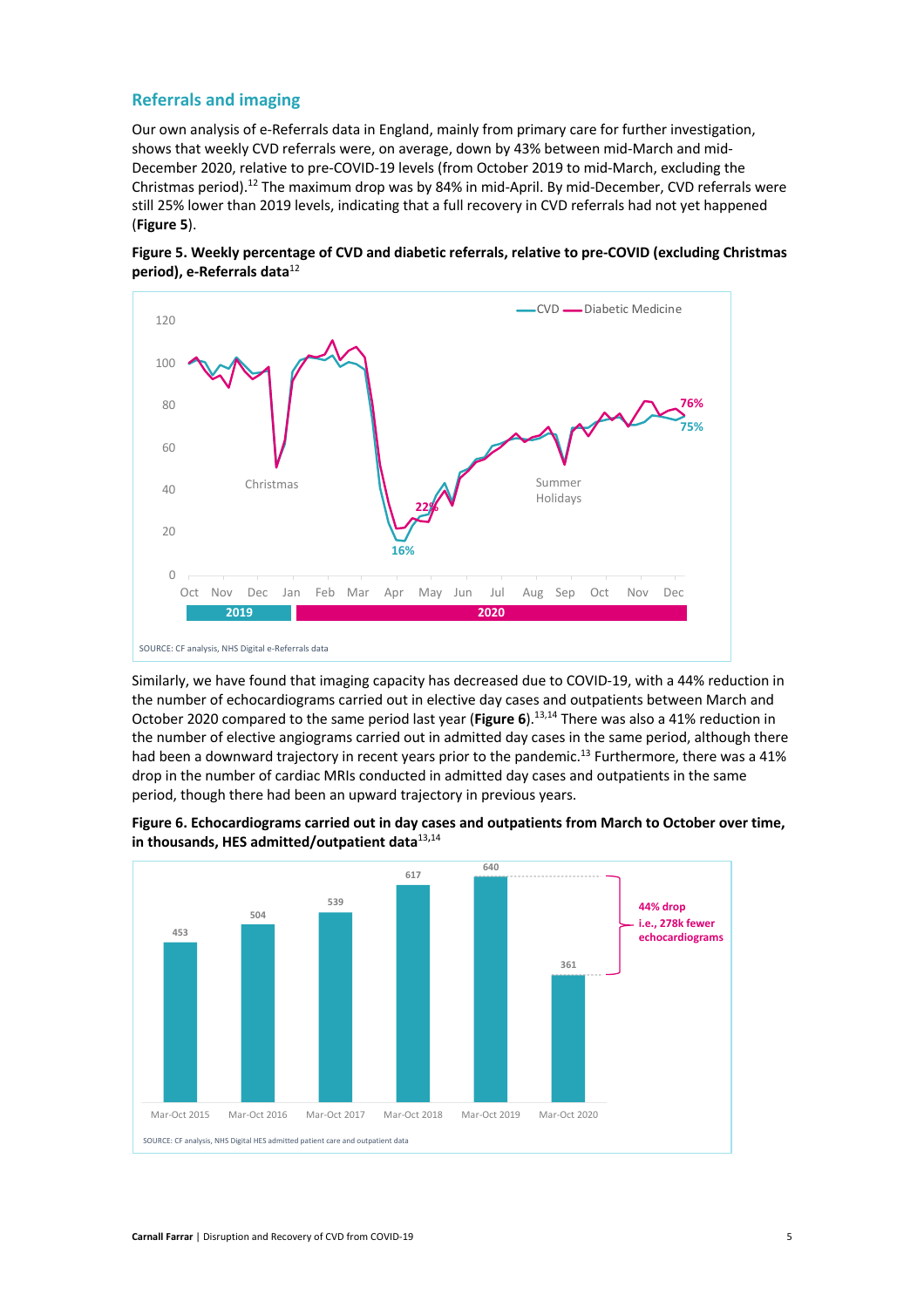#### **Admissions and treatment**

Overall, hospital admissions had reportedly decreased by 60% at the end May 2020, relative to pre-COVID-19 levels. <sup>15</sup> For CVD specifically, admissions fell between 31% and 88% depending on condition, including for stroke and myocardial infraction.<sup>15</sup> The greatest differences were seen for coronary artery bypass grafts (CABG), carotid endarterectomy, aortic aneurysm repair and peripheral arterial disease procedures.15

Analysis of Hospital Episode Statistics (HES) data showed that CVD-related admissions fell by 19% between March and October 2020 relative to the same period last year (**Figure 7**).13 Given the rise in CVD-related admissions over the past few years, an increase in admissions could have been expected for 2020, therefore a reduction of 19% may be an underestimate.





The pause of elective procedures has created a growing backlog of high-risk patients with pre-existing CVD awaiting procedures, such as percutaneous coronary interventions (PCI), coronary artery bypass grafts (CABG), and carotid endarterectomy procedures, which are used to improve blood flow and reduce the risk of heart attacks and strokes. There was a 25% reduction in elective PCIs carried out for day patients between March and October 2020 compared to March to October 2019. In the same period, there was a 45% reduction in elective bypass surgery (or CABG) procedures, and a 31% decrease in carotid endarterectomy procedures, used for stroke prevention. There was also a 19% drop in elective cardiac implant procedures, including pacemakers and defibrillators which are used for patients at high risk of cardiac arrest, reflecting the current emphasis on secondary prevention, not primary preventive implants.<sup>16</sup>

As for emergency admissions, they reportedly dropped by 53% at the end of May.15 Particularly, fewer people with milder strokes<sup>17</sup> and less severe heart attacks presented to hospitals. Patients have reportedly avoided coming in to hospitals from fear of contracting COVID-19 and to avoid burdening the healthcare system.<sup>18</sup>

Indeed, according to stroke audit data, there has been a 10% fall in stroke admissions for older patients and those with less severe strokes between March and June 2020 relative to 2019, with the greatest drop experienced in April (17% reduction compared to April 2019).<sup>19,20</sup> A Stroke Association survey revealed that 29% of respondents delayed seeking emergency medical attention after their stroke due to the pandemic.<sup>21</sup> Our analysis of stroke audit data shows that there were fewer asymptomatic and mild stroke admissions in March and April compared to the months prior and following.<sup>22</sup>

As for heart attack admissions, they fell by 35% at the end of March 2020, and returned to normal levels in August.<sup>23,24</sup> Of these, less severe heart attacks (Non-ST-Elevation Myocardial Infarction, or NSTEMI)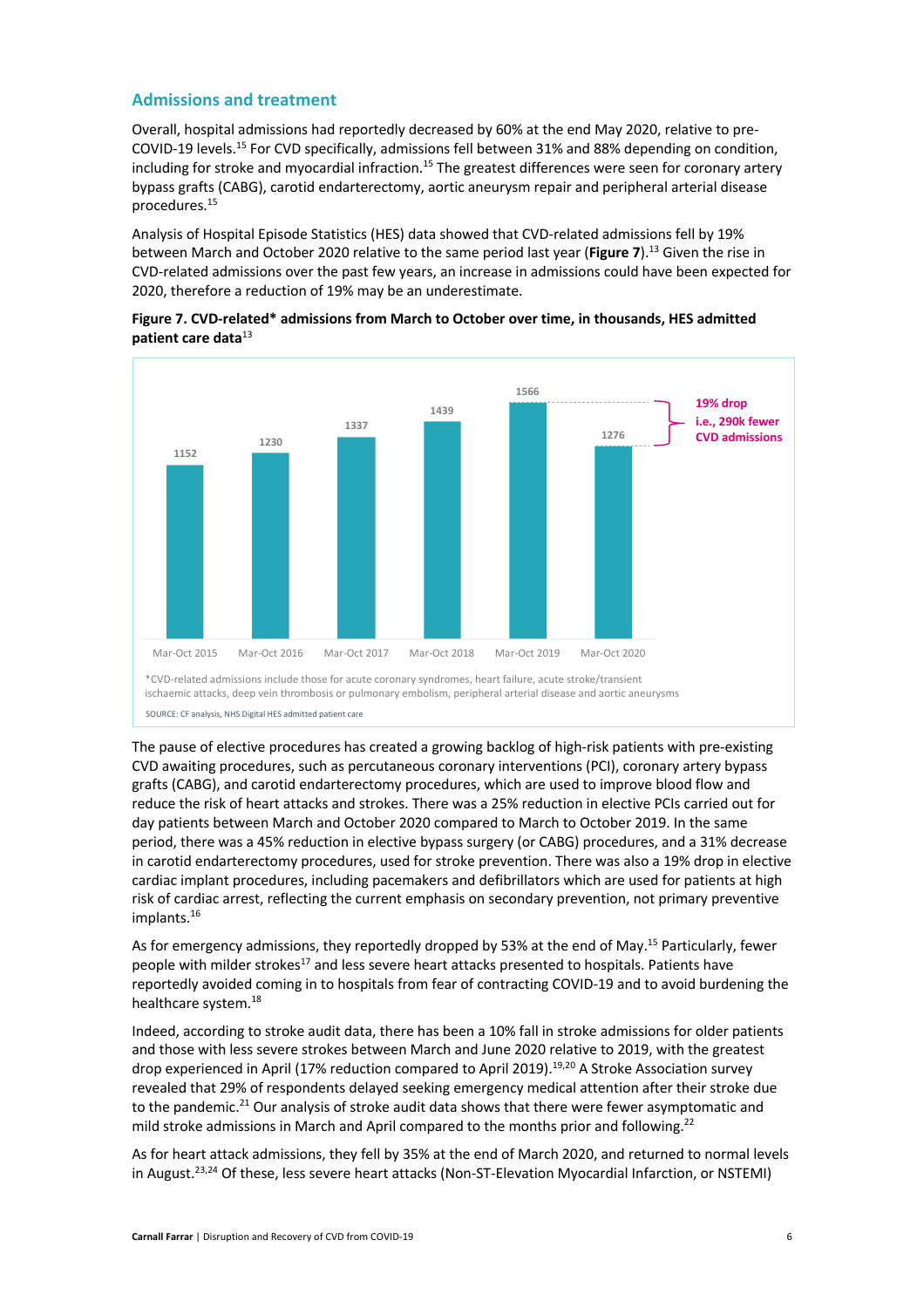dropped by 42%, and more severe heart attacks (ST-Elevation Myocardial Infarction, or STEMI) by 23%. We analysed published heart attack admissions data and found that from March to mid-October 2020, there was a 11% reduction in admissions for acute myocardial infarction compared to equivalent weeks in 2019.<sup>23,24</sup> Similarly, NSTEMI admissions dropped by 16%, and STEMI admissions by 5%. This has meant an increase in out-of-hospital heart attacks.<sup>25</sup> Indeed, this decrease in in-hospital activity can lead to severe consequences, as patients with an acute CVD who do not go to hospital cannot benefit from reperfusion therapy to restore blood flow and are at higher risk of irreversible damage, poorer outcomes and/or recurrent events. Furthermore, our analysis of emergency procedures found a reduction in emergency PCIs of 12% for March-October 2020 relative to March-October 2019, and a reduction in emergency thrombolysis for strokes of 17% for the same period.

Fortunately, acute treatment rates for stroke and heart attacks appear to be unchanged. PCIs remained the preferred reperfusion strategy for heart attacks, and very high levels of care were maintained.<sup>26</sup> The number of PCIs conducted at the end of March appears to correlate to the reduction in presentations.<sup>23</sup> It was however reported that delivery of CABG surgery in cardiac units became difficult as cardiac critical care unit resources had been re-allocated.<sup>16</sup> Similarly, important indicators of acute stroke care were not impacted by COVID-19 (**Figure 8**). The proportions of patients receiving imaging and thrombolysis within one hour, and those who were seen by a stroke nurse or stroke consultant within 24 hours also remained stable.<sup>22</sup> The ability to keep stroke and heart attack treatment at normal levels is a great display of resilience in hospitals. However, the drop in the presentation and treatment of less severe cases remains a real concern, and seems to be matched by an excess in CVD deaths.



**Figure 8. Percentage of emergency stroke patients receiving timely stroke care from October 2019 to July 2020, Sentinel Stroke National Audit Programme (SSNAP) data**<sup>22</sup>

#### **Rehabilitation**

Cardiac and stroke rehabilitation has been severely affected, particularly face-to-face services, with much of the delivery switching to a home-based approach, including virtual, manual or web-based appointments. While virtual rehabilitation has allowed to continue in some form despite the pandemic, it is, however, not suitable for everyone, in particular patients who have communication issues and those with lower digital literacy.

In a survey conducted with stroke physicians, 33% of them reported a reduction in rehabilitation,<sup>27</sup> including physiotherapy, occupational health and speech and language therapy. The latter pertains to the identification of those with impaired communication and swallowing issues. Among last year's stroke survivors, 39% stated that they had not received sufficient rehabilitation therapy.<sup>21</sup> This figure is as high as 56% for those who had a stroke in January and February 2020. Additionally, 34% of patients surveyed who had their stroke in 2019 or earlier reported health and care support to be worse than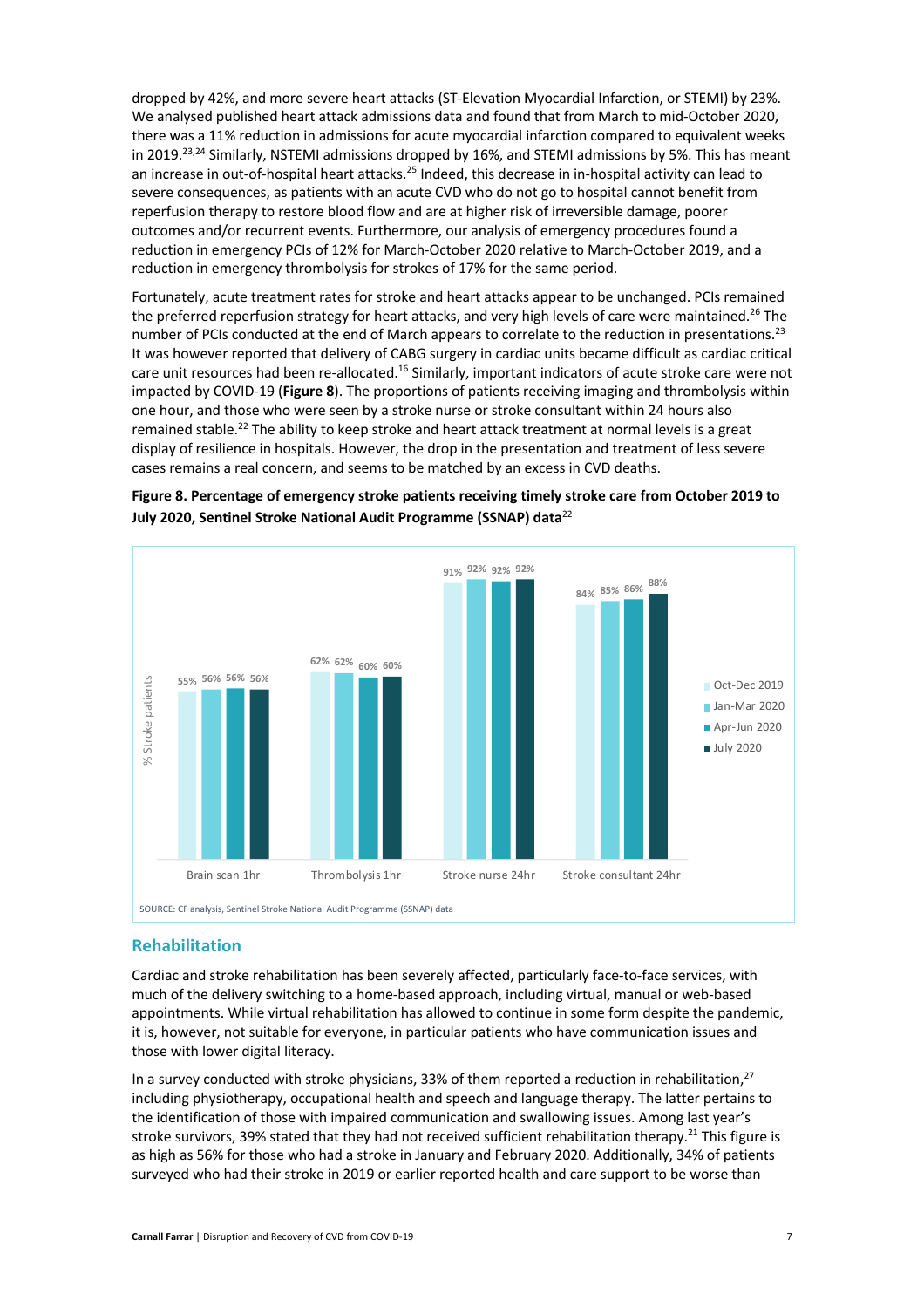before the pandemic.<sup>21</sup> This reduction in rehabilitation services is expected to have consequences on outcomes, as it is likely to limit the independence and quality of life outcomes of some patients, resulting in patients with more complex needs. $^{21}$ 

For heart attack survivors, patients with heart failure or following cardiac surgery, cardiac rehabilitation is an evidence-based therapy which is reported to reduce the risk of dying prematurely from a CVD event by 26%.<sup>28</sup> The National Audit of Cardiac Rehabilitation has shown that the response to COVID-19 resulted in a 36% drop in group-based exercise, a 29% drop in group-based education, and a 16% increase in staff-supported self-management options.29 Many cardiac rehabilitation staff were redeployed to front-line duties.<sup>29</sup>

#### **Direct effects**

COVID-19 can also have a direct CVD impact on patients manifesting through immediate complications and potential for CVD events in the future. COVID-19 is believed to cause increased inflammation and blood clotting, and patients without a CVD history have experienced elevated troponin levels and cardiac arrests. The cardiovascular effects of COVID-19 have included thrombosis, acute myocarditis, heart failure, and arrhythmias.<sup>6</sup> COVID-19 patients are now being given anticoagulants (such as low molecular weight heparin) in high doses, to prevent blood clots. This could lead to long-term CVD consequences for patients with no prior CVD history, signifying that there will be a need to provide this cohort with cardiac rehabilitation.<sup>30</sup>

Vice-versa, having a pre-existing cardiovascular condition has also been identified as a risk factor for more severe COVID-19 outcomes.<sup>6</sup> Between March and April 2020, 9% of stroke deaths recorded in the stroke audit were accompanied by a positive COVID-19 test, but these were down to 2% in July 2020.<sup>22</sup>

These complications are disproportionately experienced by different demographic and cultural groups. Analysis of COVID-19 deaths revealed that being male, being older and being more deprived is associated with higher risk of death.<sup>31</sup> Black and South Asian people were also at higher risk of death compared to White people, including after adjustment for other factors.<sup>31</sup> Apart from COVID-19, South Asian, African and Caribbean people in the UK are already at higher risk of cardiovascular conditions, including high blood pressure, stroke, coronary heart disease and diabetes. 32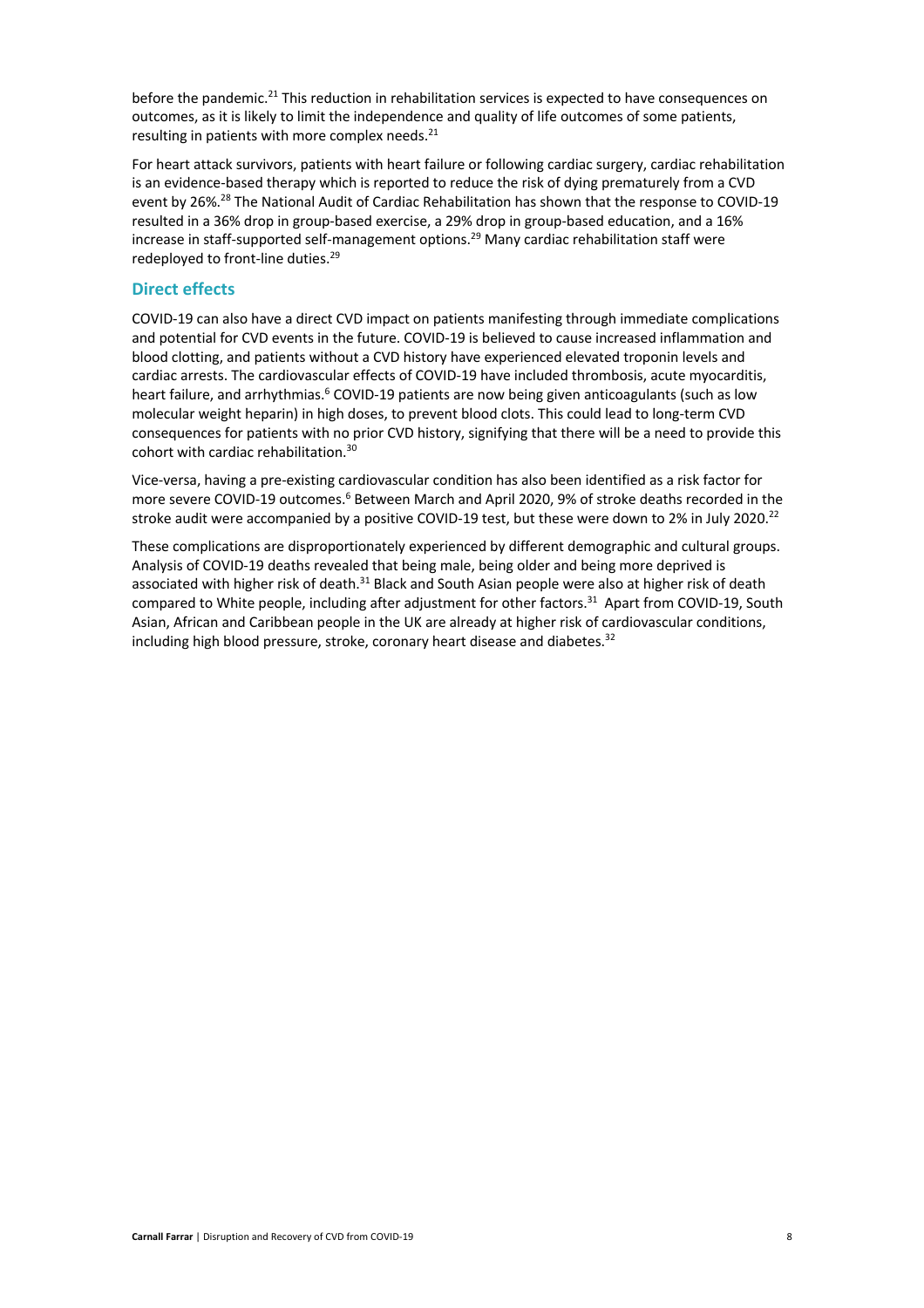## **Innovations**

The COVID-19 pandemic has accelerated the adoption of innovative practices across the cardiovascular pathway (**Figure 9**).



**Figure 9. Innovation across the cardiovascular care pathway as a result of COVID-19**

The rapid rise in use of virtual appointments – especially telephone consultations – prompted by COVID-19, has broadened access to care for many patients.<sup>21</sup> The move to digital rehabilitation has also been deemed by some as more successful than anticipated. The need for virtual rehabilitation has led to the use of more innovative practice in both home and community settings.<sup>30</sup>

Within hospitals, pre-hospital triage services for stroke and increased use of Early Supported Discharge (one of the Long Term Plan ambitions for stroke care)<sup>35</sup> has meant that stroke patients have needed to spend less time in hospital.<sup>21,27</sup> Additionally, it has been suggested that the clinical quality for stroke treatment may have improved for some patients due to fewer admissions and greater bed availability.<sup>14</sup> The maintenance of core pathways within the hospital and the increase in ITU beds should also be recognised, along with the emergence of the innovative practice of staff sharing. Anecdotal evidence also suggests use of virtual technology has also enabled better communication between staff based in different locations, for example through remote staff meetings.

Moreover, improvements have been observed in data availability. Indeed, throughout the pandemic, data have been made available at pace, with interim monthly reports being made available in some cases,22 and collaborations being set-up to remove data access barriers for research groups. One such collaborative group is between the National Institute for Cardiovascular Outcomes Research (NICOR), UK Health Data Research (HDR) Alliance, NHS Digital, SAIL Databank, HSC Public Health Agency, Public Health Scotland, The BHF Data Science Centre and, Health Data Research UK.<sup>16</sup> Although most CVD research was paused, COVID-19 has accelerated research into the use of artificial intelligence and machine learning, for example, in the interpretation of scans to speed up stroke diagnosis.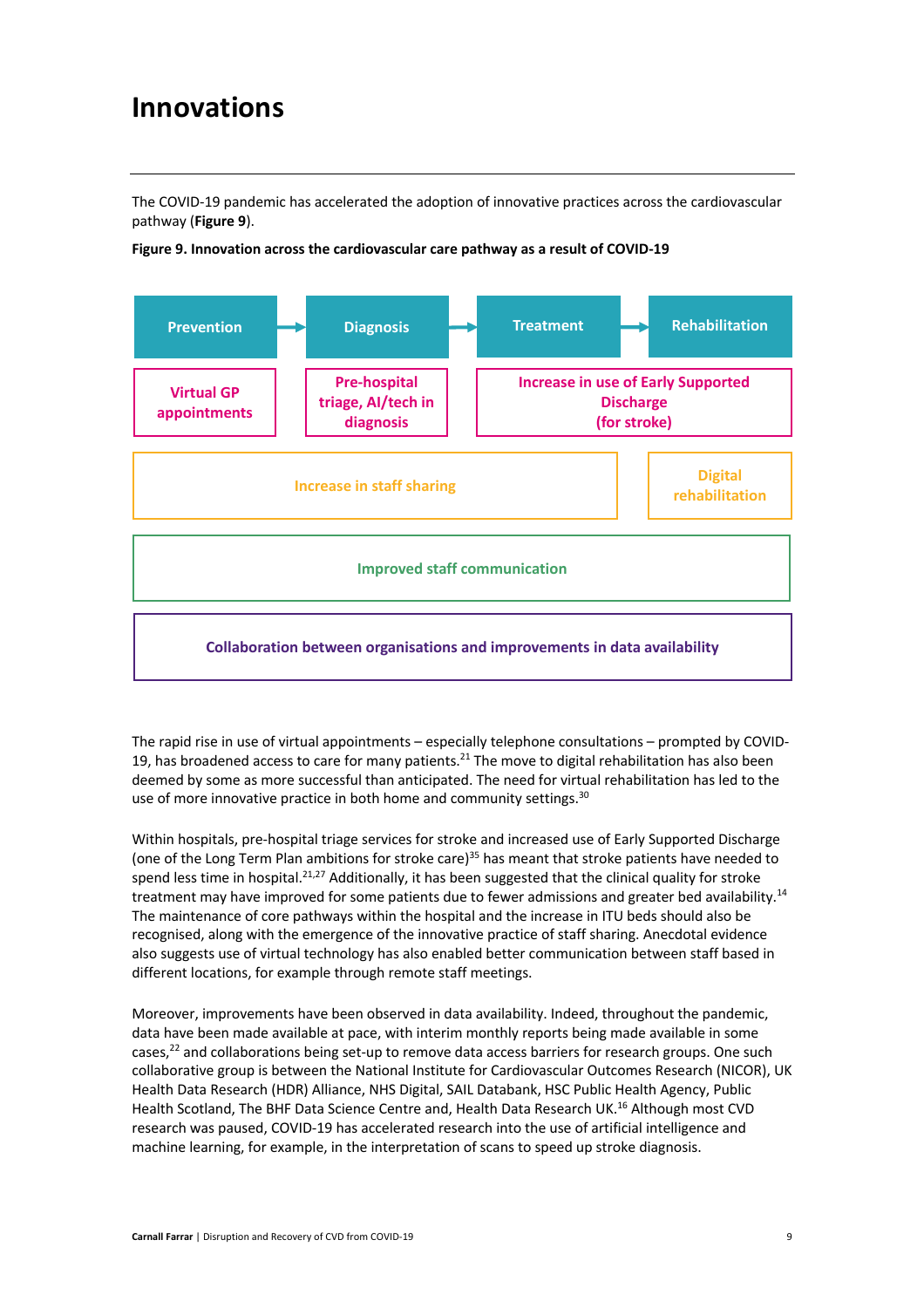## **Worsening outcomes**

In light of these healthcare disruptions to the CVD pathway caused by COVID-19, we have investigated the potential repercussions on outcomes, namely the fall in new diagnoses of chronic conditions, the initiation of new prescriptions of medical therapy, and the reduction in elective procedures.

#### **Fall in diagnoses**

The overall reduction in GP appointments (12% reduction in March to November 2020 relative to 2019), especially in-person GP appointments (42% reduction in March to November 2020 relative to 2019), would have limited the opportunities for investigations.<sup>8</sup>

Approximately 200,000 atrial fibrillation diagnoses, and 300,000 coronary heart disease diagnoses are made per year in the UK.<sup>33</sup> Assuming that these diagnoses are initiated in primary care, and that the fall in GP attendances (12% overall; 42% in-person) correlates directly with diagnosis events, around 16,000 to 57,000 atrial fibrillation diagnoses, and between 26,000-90,000 coronary heart disease diagnoses could have been missed between March and November 2020.

Additionally, approximately 200,000 heart failure diagnoses are made per year, meaning that 133,300 would be expected during an 8-month period. Typically, 79% of diagnoses are first recorded in hospital, and 21% in primary care.<sup>34</sup> Echocardiograms are used in 31% of diagnoses first recorded in hospital, and in 70% of diagnoses first recorded in primary care.<sup>34</sup> The estimated heart failure diagnoses in 8 months dependent on echocardiogram across hospitals and primary care is therefore approximately 52,000. The 44% reduction in echocardiograms between March and October 2020 relative to 2019 will have directly impacted heart failure diagnoses. If the fall in echocardiograms observed (44%) is proportional to the fall in diagnoses normally made using echocardiograms, approximately 23,000 patients with heart failure would have gone undiagnosed.

#### **Fall in new prescription initiations**

In total, there has been a reduction in new initiations of statins, other selected cardiovascular drugs, anticoagulants and diabetes drugs (approximately 470,000 patients when summed).<sup>1</sup> A caveat of this is that patients may have been initiated on multiple therapies at once, resulting in an overestimate.<sup>1</sup> This may have resulted in approximately 12,200 future strokes and heart attacks which could have been prevented.

Prescription data from IQVIA shows that around 143,000 fewer patients were initiated on statins in March to October 2020 compared to March to October 2019. <sup>1</sup> The number of people who need to be treated with a specific drug (for example a statin) to avoid one specific outcome (for example a heart attack) is known as the 'number needed to treat' (NNT). The NNT for statins over a five-year period is 154 patients to avoid a stroke, and 104 to avoid one heart attack.<sup>35</sup> Using these figures, we found that approximately 900 future strokes and 1,400 future heart attacks would not be prevented which could have been, as a result of the decline in new statin prescriptions over the 8 months observed. These estimates are over a period of years, and assume that these patients do not receive a statin prescription, whereas in reality, some of these patients will be initiated on statins at a later date.

Furthermore, using prescription data from IQVIA shows that around 278,000 fewer patients were initiated on selected cardiovascular drugs in March to October 2020 compared to the same period in 2019 (including antihypertensives, diuretics, beta blockers, calcium antagonists, ACE inhibitors and angiotensin receptor blockers).<sup>1</sup> Approximately 67 people need to be treated with antihypertensives for five years to avoid one stroke and 100 to avoid one heart attack.<sup>36</sup> Using these figures for antihypertensives represent the benefit of the other cardiovascular drug classes more broadly, approximately 4,100 future strokes and 2,800 future heart attacks would not be prevented which could have been, as a result of the decline in new prescriptions of selected cardiovascular drugs over the 8 months observed. The same caveat, that some patients may be initiated on these drugs at a later date, also applies.

Additionally, according to prescription data from IQVIA, around 63,000 fewer patients were initiated on anticoagulants in March to October 2020 compared to March to October 2019 (including warfarin,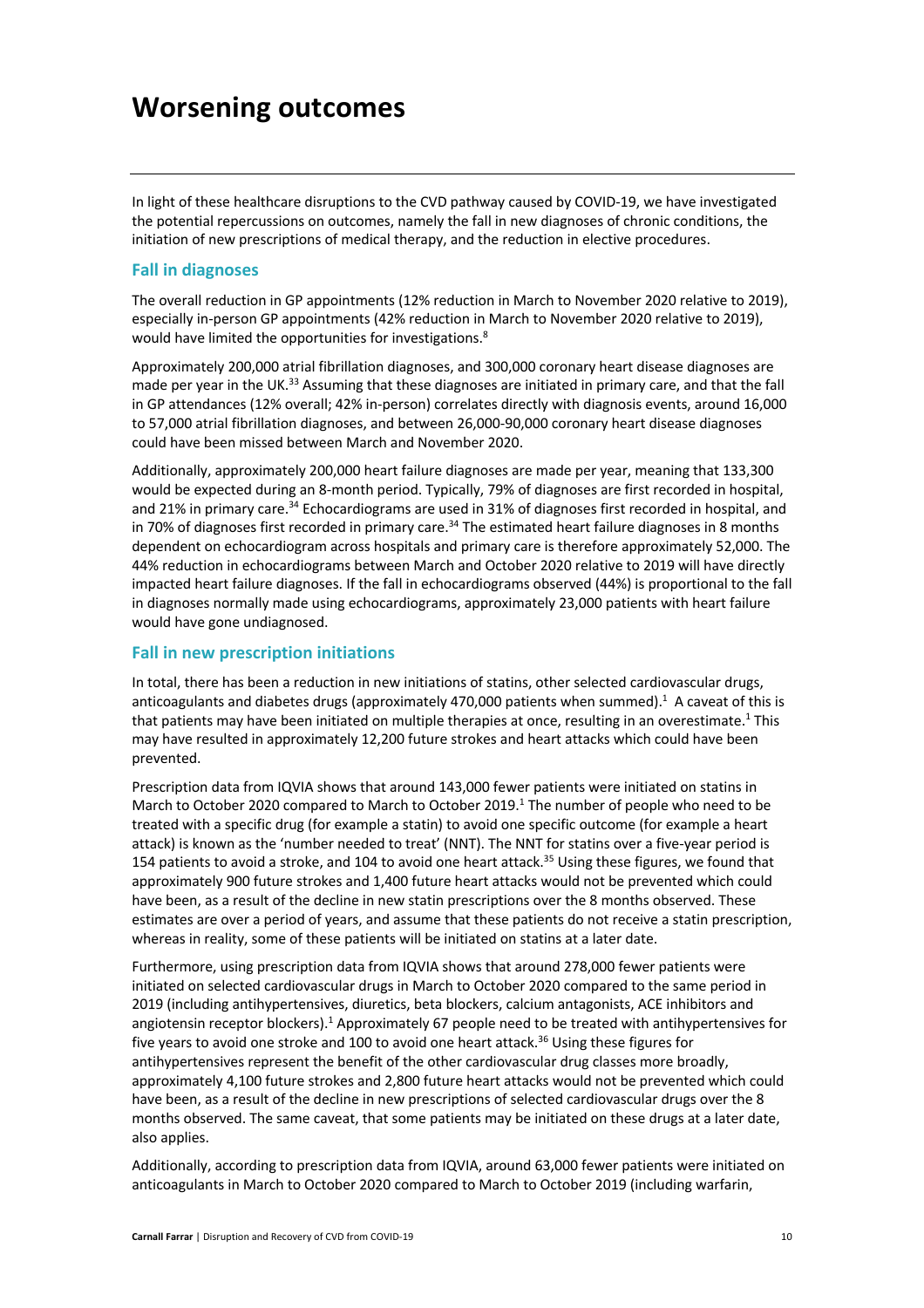direct-acting oral anticoagulants (DOACs), aspirin 75mg and low molecular weight heparin).<sup>1</sup> Of these, approximately 4,200 patients were not started on either DOACs or warfarin.<sup>1</sup> The same caveat applies that these patients may have been initiated on both DOACs and warfarin at different times, meaning 4,200 may be an overestimate of the true count.<sup>1</sup> Around 25 people need to be treated with warfarin for 1.5 years to avoid one stroke.<sup>37</sup> Applying this figure to the 4,200 patients not started on either DOACs and warfarin means approximately 170 future strokes would not be prevented which could have been, as a result of the decline in new prescriptions over the 8 months observed.

Treatment for diabetes through control of blood pressure, HbA1c and lipids, is an important part of CVD risk management in primary care.<sup>7</sup> Prescription data from IQVIA shows that around 44,000 fewer patients were initiated on diabetes drugs in March to October 2020 compared to the same period last year.<sup>1</sup> Approximately 16 people need to be treated with metformin (the most commonly prescribed diabetes drug) to avoid one stroke or heart attack.<sup>38</sup> Using this figure, approximately 2,800 future strokes or heart attacks would not be prevented as a result of the decline in new prescriptions over the 8 months observed, with the same caveat that some patients may be initiated on diabetes drugs at a later date.

NHS Health Checks were lower than expected by 312,000 from April to June 2020. Around 1 in 6 checks identifies a high risk patient (above 20% risk of CVD in 10 years),<sup>9</sup> meaning that approximately 52,000 patients were not identified as high risk during this period. Before the pandemic, the data showed that 19.3% of those people identified as high risk were newly prescribed statins and 8.8% were newly prescribed antihypertensives.<sup>39</sup> Therefore approximately 10,000 patients were not started on statins, and 4,600 not started on antihypertensives when they should have been. The number of people who need 154 people to be treated with statins to avoid one stroke is 154 and, 104 the ones who need to be treated with statins to avoid one heart attack is 104.<sup>35</sup> Around 67 people need to be treated with antihypertensives to avoid one stroke and 100 to avoid one heart attack.<sup>36</sup> Therefore, approximately 280 future preventable strokes or heart attacks could come to pass as a result of the steep decline in Health Checks between March and June 2020.

#### **Excess deaths**

There has been a sharp rise in CVD deaths, especially out-of-hospital deaths**.** One study reported that there was an 8% excess CVD mortality at the end of June.<sup>40</sup> More recent data from the Office for National Statistics, for the period of 20 March to 1 January, shows that CVD deaths in England were 6% higher than expected, equivalent to 5,634 excess CVD deaths, and that, out of these excess deaths, 37% had COVID-19 stated on the death certificate. The excess deaths comprised 2,473 from coronary heart diseases (33% were COVID-19 deaths), 1,426 from stroke (40% were COVID-19 deaths), and 1,735 from other circulatory diseases (41% were COVID-19 deaths).<sup>41</sup> In contrast, deaths from other diseases during the pandemic were either lower than expected or not significantly different to the expected number, including cancer, acute respiratory infections (flu/pneumonia) and chronic lower respiratory diseases.<sup>41</sup>

This excess mortality has been disproportionately apparent in out-of-hospital deaths. For instance, at the end of June, there was an excess CVD mortality of 35% in homes, and 32% in care homes/hospices.<sup>40</sup> Since most CVD deaths were not directly related to COVID-19, the excess and displacement of deaths is thought to result from patients avoiding or delaying seeking care, as well as from delays to surgery and routine heart care, and patients not being referred to hospital.

Of those admitted to hospital, 30-day mortality for NSTEMI increased over the lockdown period from 5.4% to 7.5%.<sup>26</sup> Stroke audit data shows a significant increase in mortality, and a particular increase for stroke patients who also had COVID-19.<sup>22</sup>

Using the excess deaths figure, we calculated the total anticipated CVD deaths for 2020 as a five-year rolling average that includes excess CVD deaths observed during the pandemic, and compared this figure to CVD deaths across time in England.<sup>42,41</sup> Our estimate shows that deaths from CVD are now the highest they have been in a decade due to the excess deaths that have been brought on by the COVID-19 pandemic (**Figure 10**).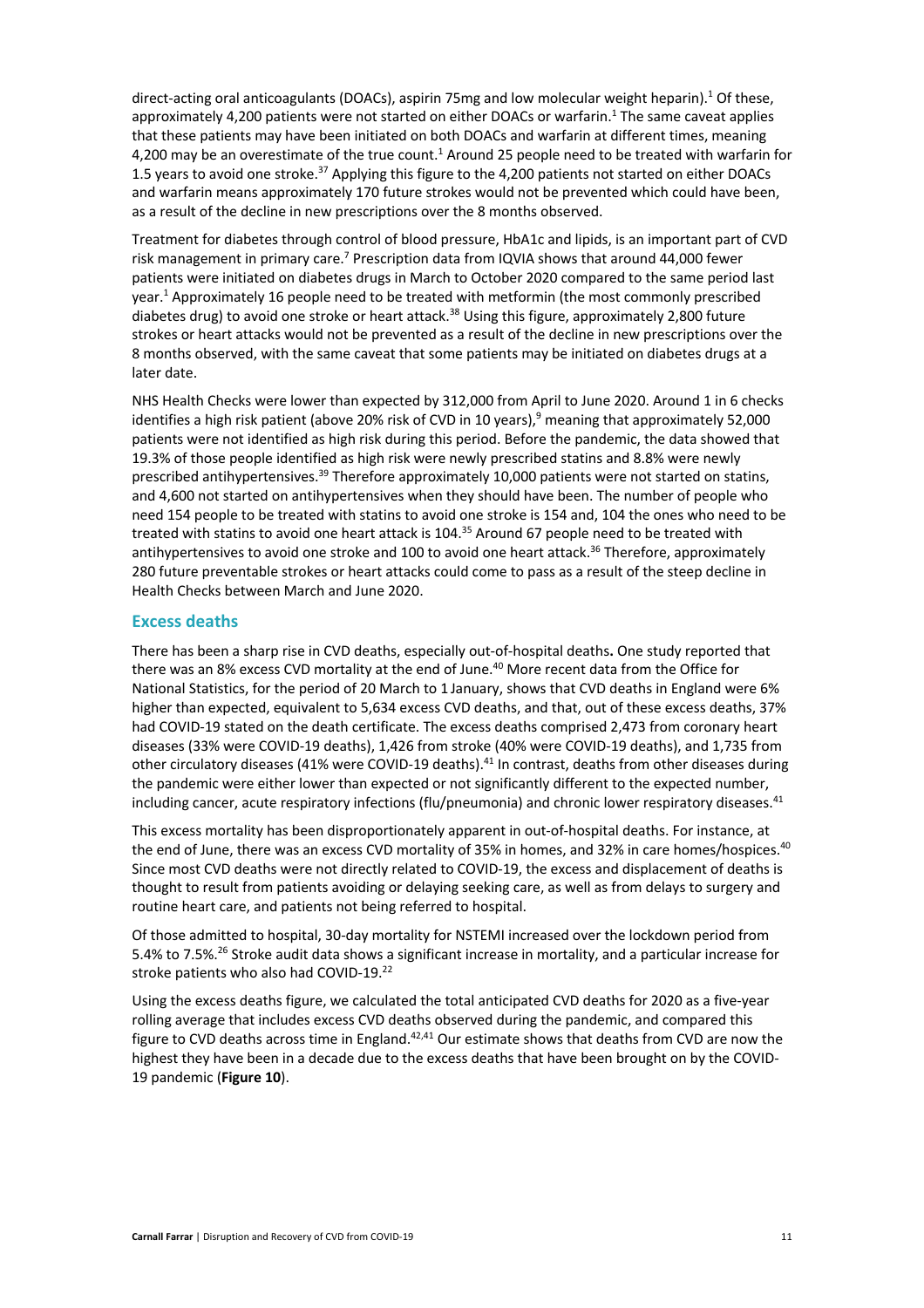**Figure 10. Total heart and circulatory diseases deaths in England by year from 2004 to 2019, and 2020 anticipated (in thousands)**42,41



In addition to this profound human loss, we anticipate this also comes at a significant economic cost. Indeed, looking at these excess deaths CVD, we find that 18.6% of them would fall within working age (people aged 15 to 69 years).<sup>43</sup> Factoring in employment rate (75.2%),<sup>44</sup> we found that, for a Gross Value Added per workforce job of £53,200 in England,<sup>45</sup> these unnecessary deaths are equivalent to a net loss to the system of £41.8 million from missed economic contribution of working age and economically active CVD patients.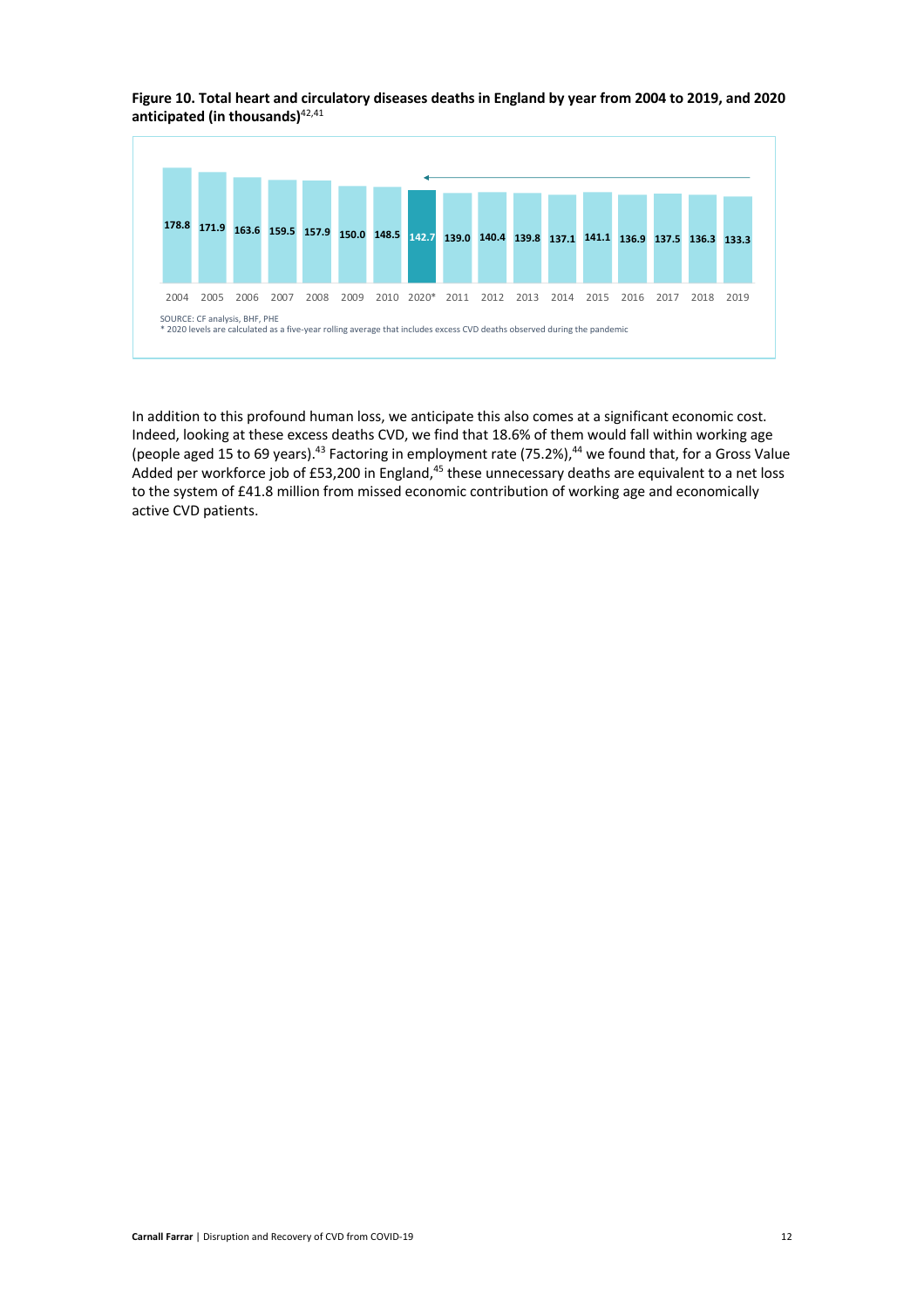## **Maintaining and recovering cardiovascular activities**

#### **Recover GP services and referrals**

The CVD Long Term Plan (LTP) outlines an aspiration to prevent up to 150,000 heart attacks, strokes and dementia cases over the next 10 years, through the early detection of risk factors. <sup>46</sup> COVID-19 has seriously impacted the ability of GPs to identify people at high risk, whether from high blood pressure or cholesterol, atrial fibrillation or for genetic CVD conditions. Similarly to cancer recovery,<sup>47</sup> working closely with GPs will be crucial to gain insight on how to best address certain issues, such as improving the stratification of the population by CVD risk in order to reach high-risk hard-to-reach groups such as non-English speaking older patients. The structured identification of high-risk patients through the NHS Health Check has been hugely impacted by the response to COVID-19. It is vital that the prevention activity to avoid the morbidity and mortality burden from CVD is not disregarded due to the response to ongoing pandemic waves. In addition to this, patients with stable heart conditions who have waited for treatment should be followed up urgently.<sup>18</sup>

#### **Recover elective services**

The recovery of elective CVD services is essential to move high-risk patients into a more stable condition. The impact on various elective procedures stems from critical NHS guidance to protect patients, however once safe to do so, procedures must be resumed for patients at very high risk of serious cardiac events.

#### **Diagnostic capacity**

Increased access to echocardiograms in primary and community care was outlined in the Long-Term Plan (LTP) for CVD.<sup>46</sup> Echocardiograms can create a bottleneck in CVD services if not done swiftly, limiting the diagnosis of key heart conditions. A BHF report on the effect of COVID-19 of CVD suggested that GPs may not be adding, or being able to add, patients to already large waiting lists.<sup>18</sup> Longer delays in referrals, diagnosis and treatment will result in greater future hospital burdens and worse outcomes for patients.<sup>18</sup>

#### **Delivery networks**

CVD services have had to respond rapidly to the disruption caused by COVID-19. Integrated Stroke Delivery Networks (ISDNs) and local system planning for CVD are outlined in the LTP,<sup>46,48</sup> to increase access to treatments such as mechanical thrombectomy for stroke. Local system planning for CVD may involve hospital provider and ambulance trust collaboration to reduce call-to-balloon times for PCI, or hospitals reorganising patient flows.<sup>16</sup> The service changes currently in place may enable greater collaboration and service reconfiguring to enable improvements in care for CVD patients.

#### **Rehabilitation**

Increased access to both stroke and cardiac rehabilitation was outlined in the LTP, with the aspiration for cardiac rehabilitation for 85% of those eligible to access care by 2028, from just over half in 2019.<sup>46,48</sup> As more evidence is published recognising the direct viral effects on the cardiovascular system and when there is better understanding of long COVID-19 as a CVD, long COVID services will need to be linked with CVD rehabilitation services. There is now an opportunity to innovate cardiac and stroke rehabilitations services to not only increase early, intensive and ongoing usage among those likely to use services, but to also reinstate community services to reach patients whose need for rehabilitation is greatest (such as those with impaired communication). Prevalent issues amongst stroke and heart attacks survivors include loneliness, depression and anxiety, and have been exacerbated by COVID-19 in many cases. One of the key recommendations of the latest National Audit of Cardiac Rehabilitation is for more support for rehabilitation programmes to adapt service delivery to tackle inequalities in accessing rehabilitation.<sup>29</sup>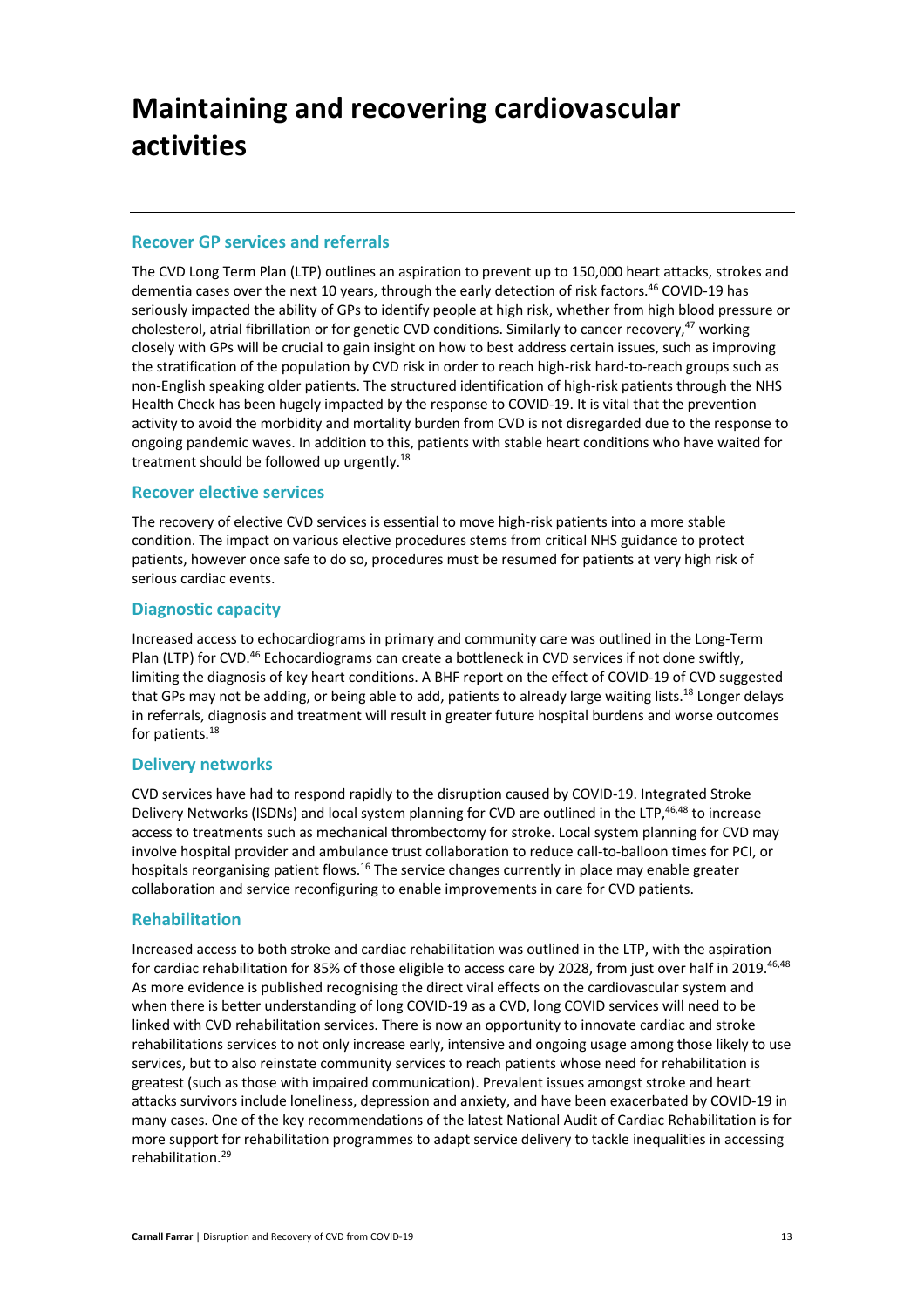## **Implications**

The burden of cardiovascular diseases in the UK is massive, and it was only exacerbated by the COVID-19 pandemic, both directly and indirectly. There is a direct relationship between CVD and COVID-19; some people who have contracted COVID-19 have developed cardiovascular conditions and complications without prior CVD history, and vice-versa, people suffering from CVD are at higher risk of experiencing worse outcomes from COVID-19. The pandemic has also severely disrupted CVD services across the pathway, which has led to a number of indirect consequences including a decrease in screening and prevention, a decline in GP appointments, a drop in CVD referrals, as well as a decrease in elective procedures, emergency admissions, imaging and rehabilitation.

This disruption to cardiovascular care has taken a toll on patient outcomes. Our analysis shows that the repercussions will likely lead to up to 470,000 patients not being started on statins, other selected cardiovascular drugs, anticoagulants and diabetes drugs, the occurrence of approximately 12,000 future strokes and heart attacks which could have been prevented, as well as missed diagnoses, specifically 23,000 in heart failure, 16,000-57,000 in atrial fibrillation and 26,000-90,000 in coronary heart disease. These disruptions have already had an effect on mortality, with approximately an 6% increase in CVD deaths, which is equivalent to over 5,600 excess CVD excess deaths in the period of March to the end of December 2020. The cost of these excess deaths is equivalent to over £42 million in lost economic contribution of the working age and economically active patients that would have died unnecessarily.

Addressing CVD is now more critical than ever. This needs to start with the recovery of services, including primary care, elective procedures, diagnostics and rehabilitation. There is a unique opportunity for the UK to address existing bottlenecks and limitations in the CVD pathway, and to pioneer public health management in CVD, which will be strongly enabled by embracing innovation fully. We have indeed witnessed an accelerated adoption of innovative practices throughout the CVD pathway during the pandemic including the use of virtual appointments, pre-hospital triage, AI/tech in diagnosis, early supported discharge in stroke, staff sharing, digital rehabilitation, better staff communication, collaboration between organisations and data availability. These efforts have set a precedent for what can be achieved swiftly to improve patient care and should be used as the foundation for further innovation going forward. This will need to include greater usage of technology to improve diagnostics and a push towards enhanced and regular availability of real-time data. Use of technology alongside availability of data could lead to strategies for more targeted NHS Health Checks and therefore improved identification and treatment of individuals at high risk of cardiac conditions. Attention needs to be paid to the effect of system changes on existing and widening inequalities for different groups of CVD patients.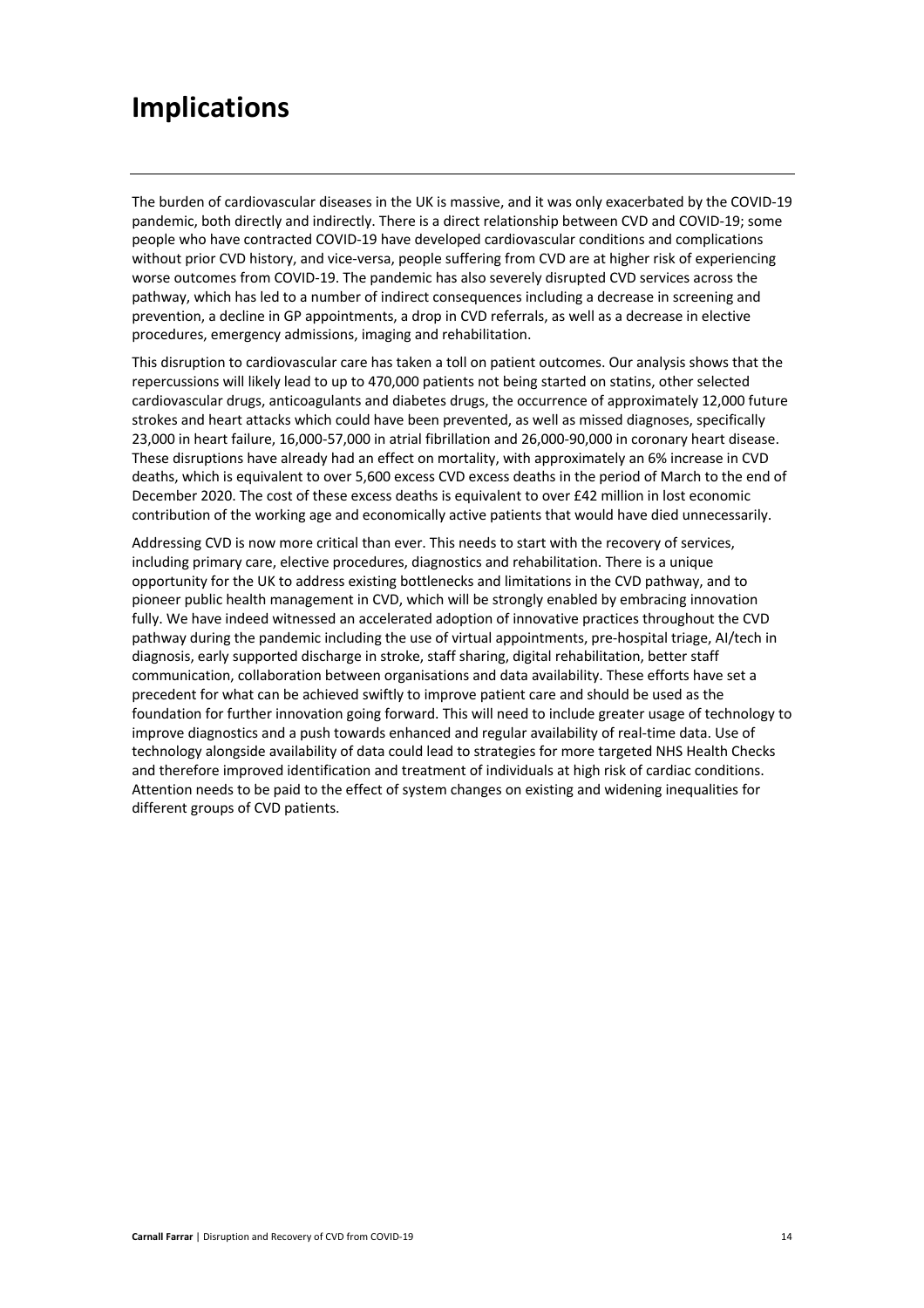## **About the authors**

**Ben Richardson** is a co-founder and Managing Partner at CF where he leads CF's work in Life Sciences and Data Science & Analytics. Prior to joining CF Ben was a Partner at McKinsey & Company. He has worked across all aspects of health and care systems and for life sciences companies in the UK and around the world.

e: ben.richardson@carnallfarrar.com

**Scott Bentley** is a Senior Manager at CF in Life Sciences. He has worked extensively with the health and care systems of the UK and Life Sciences companies. Prior to joining CF Scott worked at ZS Associates. e: scott.bentley@carnallfarrar.com

**Anna Fry** is a Senior Analyst at CF. Prior to joining CF Anna worked for IQVIA and Cancer Research UK primarily in oncology data projects and analytics. e: anna.fry@carnallfarrar.com

**Nour Mohanna** is an Associate at CF who has across a number of different aspects of healthcare and the Life Sciences industry including health transformation and thought leadership. Nour has a background in behavioural science.

e: nour.mohanna@carnallfarrar.com

We would like to thank and acknowledge the helpful input from Parth Patel, Harry-Quilter Pinner and Chris Thomas from IPPR, as well as Chris Monit (Data Scientist, CF).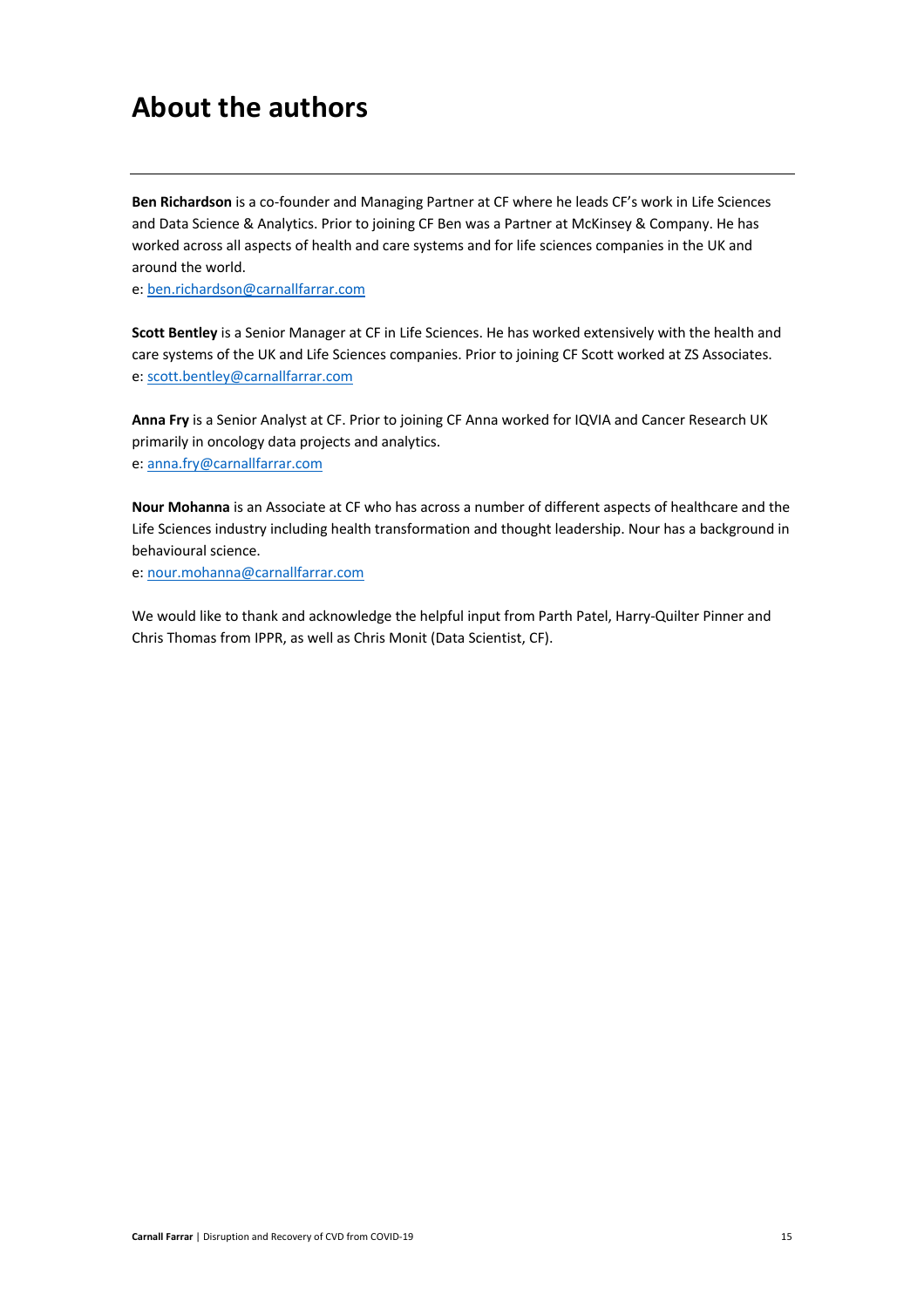- 1. IQVIA Ltd. Longitudinal Patient Data, incorporating data derived from THIN, A Cegedim Database. October 2020.
- 2. Vos, T., Lim, S., Abbafati, C. et al. Global burden of 369 diseases and injuries in 204 countries and territories, 1990–2019: a systematic analysis for the Global Burden of Disease Study 2019. *Lancet* **396**, 1204–1222 (2020).
- 3. Nuffield Trust. Q&A: Covid-19 and cardiovascular services. https://www.nuffieldtrust.org.uk/news-item/kate-cheema-q-a-covid-19-and-cardiovascularservices (2020).
- 4. British Heart Foundation. BHF UK Factsheet. *Br. Hear. Found.* 1–21 (2021).
- 5. NHS. Clinical guide for the management of cardiology patients during the coronavirus pandemic. https://www.bcis.org.uk/wp-content/uploads/2020/03/specialty-guide-cardiolgy-coronavirusv1-20-march.pdf.
- 6. Nishiga, M., Wang, D. W., Han, Y., Lewis, D. B. & Wu, J. C. COVID-19 and cardiovascular disease: from basic mechanisms to clinical perspectives. *Nat. Rev. Cardiol.* **17**, 543–558 (2020).
- 7. NHS. RightCare: Cardiovascular Disease Prevention pathway. https://www.england.nhs.uk/rightcare/wp-content/uploads/sites/40/2018/02/cvdpathway.pdf.
- 8. NHS Digital. Appointments in General Practice (CF analysis). https://digital.nhs.uk/data-andinformation/publications/statistical/appointments-in-general-practice (2020).
- 9. Public Health England. Health Matters: NHS Health Check A world leading CVD prevention programme. https://publichealthmatters.blog.gov.uk/2018/01/24/health-matters-nhs-healthcheck-a-world-leading-cvd-prevention-programme/ (2018).
- 10. Public Health England. Health Checks Fingertips Data (CF analysis). https://fingertips.phe.org.uk/profile/nhs-health-check-detailed/data (2020).
- 11. British Heart Foundation. Nearly half of heart patients find it harder to get medical treatment in lockdown (blog). https://www.bhf.org.uk/what-we-do/news-from-the-bhf/newsarchive/2020/june/half-heart-patients-harder-get-medical-treatment-lockdown (2020).
- 12. NHS Digital. e-Referrals data (CF analysis). https://digital.nhs.uk/data-andinformation/publications/statistical/mi-nhs-e-referral-service-open-data/oct-2019-toseptember-2020/data-tables (2020).
- 13. NHS Digital. NHS Hospital Episode Statistics for Admitted Patient Care activity (CF analysis). https://digital.nhs.uk/data-and-information/publications/statistical/hospital-admitted-patientcare-activity (2020).
- 14. NHS Digital. NHS Hospital Episode Statistics for Outpatient activity (CF analysis). https://digital.nhs.uk/data-and-information/publications/statistical/hospital-outpatient-activity (2020).
- 15. Ball, S. *et al.* Monitoring indirect impact of COVID-19 pandemic on services for cardiovascular diseases in the UK. *Heart* 1–8 (2020) doi:10.1136/heartjnl-2020-317870.
- 16. NICOR. Rapid cardiovascular data: We need it now (and in the future). (2020).
- 17. Perry, R., Banaras, A., Werring, D. J. & Simister, R. What has caused the fall in stroke admissions during the COVID-19 pandemic? *J. Neurol.* 2–3 (2020) doi:10.1007/s00415-020-10030-2.
- 18. British Heart Foundation. Coronavirus and the perfect storm for heart disease. https://www.bhf.org.uk/informationsupport/heart-matters-magazine/news/coronavirus-andyour-health/coronavirus-and-the-perfect-storm-for-heart-disease (2020).
- 19. Douiri, A. *et al.* Stroke Care in the United Kingdom During the COVID-19 Pandemic. *SSRN Electron. J.* 1–33 (2020) doi:10.2139/ssrn.3666860.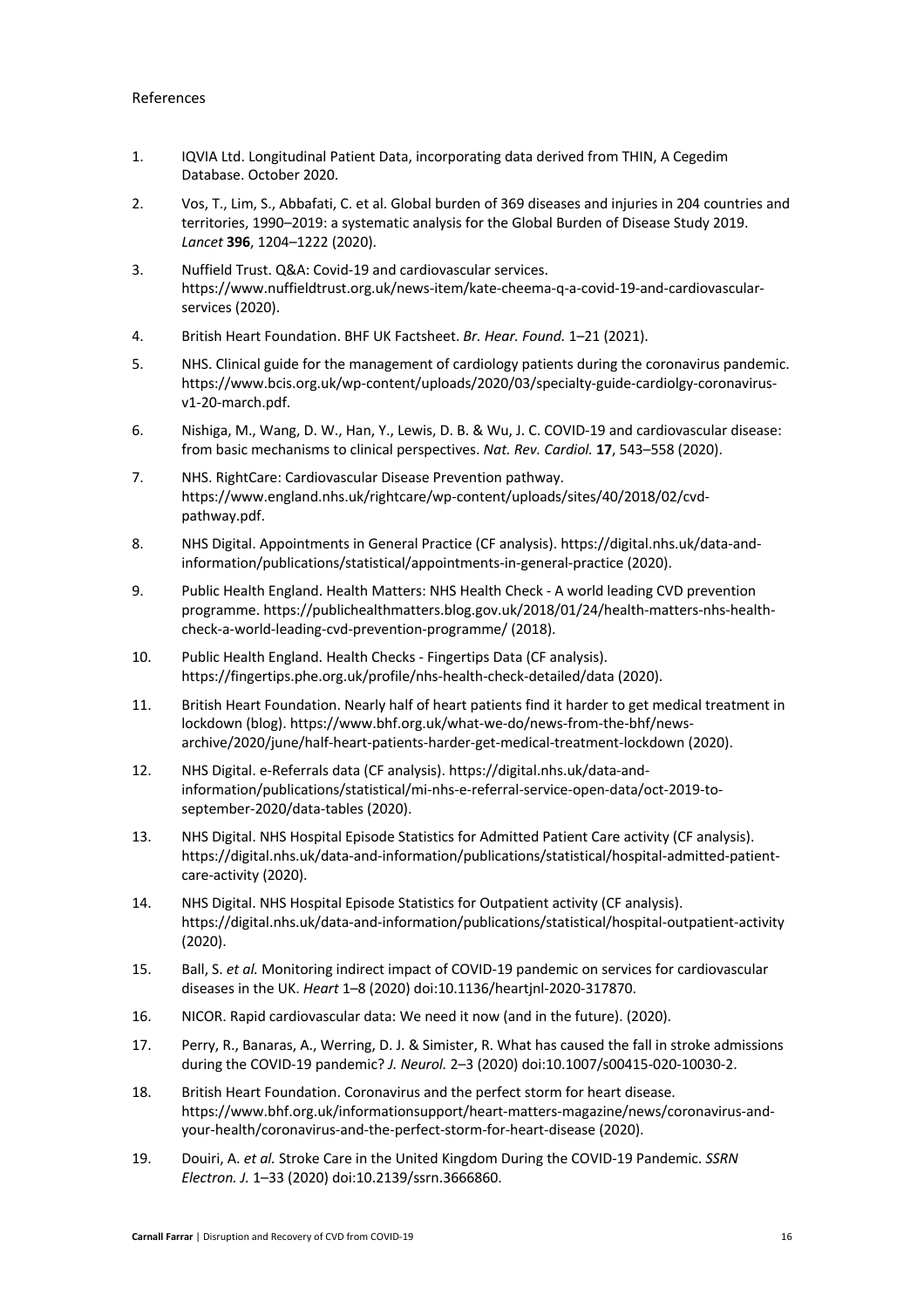- 20. NHS Digital. Admissions for stroke per month and the impact of coronavirus (COVID-19). https://digital.nhs.uk/data-and-information/supplementary-information/2020/strokeadmissions-and-the-impact-of-coronavirus (2020).
- 21. The Stroke Association. *Stroke recoveries at risk*. https://www.stroke.org.uk/sites/default/files/campaigning/jn\_2021-121.1\_covid report final.pdf (2020).
- 22. Sentinel Stroke National Audit Programme. SSNAP National Results. https://www.strokeaudit.org/results/Clinical-audit/National-Results.aspx.
- 23. Mafham, M. M. *et al.* COVID-19 pandemic and admission rates for and management of acute coronary syndromes in England. *Lancet* **396**, 381–389 (2020).
- 24. Mafham, M. M. *et al.* Impact of COVID-19 on hospital admissions for acute coronary syndromes (updated analyses). (2020).
- 25. Rashid, M. *et al.* Impact of COVID19 Pandemic on the Incidence and Management of Out of Hospital Cardiac Arrest in Patients Presenting with Acute Myocardial Infarction in England. *J. Am. Heart Assoc.* (2020) doi:10.1161/jaha.120.018379.
- 26. Wu, J. *et al.* Patient response, treatments, and mortality for acute myocardial infarction during the COVID-19 pandemic. *Eur. Hear. J. - Qual. Care Clin. Outcomes* **44**, 1–9 (2020).
- 27. British Association of Stroke Physicians. Key facts & figures from the BASP COVID-19 stroke services survey. **667**, 2 (2020).
- 28. Anderson, L. *et al.* Exercise-Based Cardiac Rehabilitation for Coronary Heart Disease Cochrane Systematic Review and Meta-Analysis. *J. Am. Coll. Cardiol.* **67**, 1–12 (2016).
- 29. British Heart Foundation. The National Audit of Cardiac Rehabilitation Report. (2020).
- 30. Dawkes, S. COVID-19 and cardiac rehabilitation. *British Journal of Cardiology* https://bjcardio.co.uk/2020/06/covid-19-and-cardiac-rehabilitation/ (2020) doi:10.5837/bjc.2020.019.
- 31. Williamson, E. J. *et al.* Factors associated with COVID-19-related death using OpenSAFELY. *Nature* **584**, 430–436 (2020).
- 32. British Heart Foundation. Risk Factors: Ethnicity. https://www.bhf.org.uk/informationsupport/risk-factors/ethnicity.
- 33. BHF. Heart and Circulatory Disease Statistics (Compendium) 2020. 89 (2020).
- 34. Alex Bottle, Dani Kim, Paul Aylin1, Martin R Cowie, Azeem Majeed1, B. H. Routes to diagnosis of heart failure: observational study using linked data in England. *Heart* (2017) doi:http://dx.doi.org/10.1136/heartjnl-2017-312183.
- 35. Number Needed to Treat (NNT) for statins. https://www.thennt.com/nnt/statins-for-heartdisease-prevention-without-prior-heart-disease-2/.
- 36. Number Needed to Treat (NNT) for antihypertensives. https://www.thennt.com/nnt/antihypertensives-to-prevent-death-heart-attacks-and-strokes/.
- 37. Number Needed to Treat (NNT) for warfarin. https://www.thennt.com/nnt/warfarin-for-atrialfibrillation-stroke-prevention/.
- 38. Kooy, A. *et al.* Long-term effects of metformin on metabolism and microvascular and macrovascular disease in patients with type 2 diabetes mellitus. *Arch. Intern. Med.* **169**, 616–625 (2009).
- 39. Robson, J. *et al.* The NHS Health Check in England: An evaluation of the first 4 years. *BMJ Open* **6**, 1–10 (2016).
- 40. Wu, J. *et al.* Place and causes of acute cardiovascular mortality during the COVID-19 pandemic. *Heart* 1–7 (2020) doi:10.1136/heartjnl-2020-317912.
- 41. Public Health England. Excess mortality in England, Experimental Statistics. https://fingertips.phe.org.uk/static-reports/mortality-surveillance/excess-mortality-in-england-